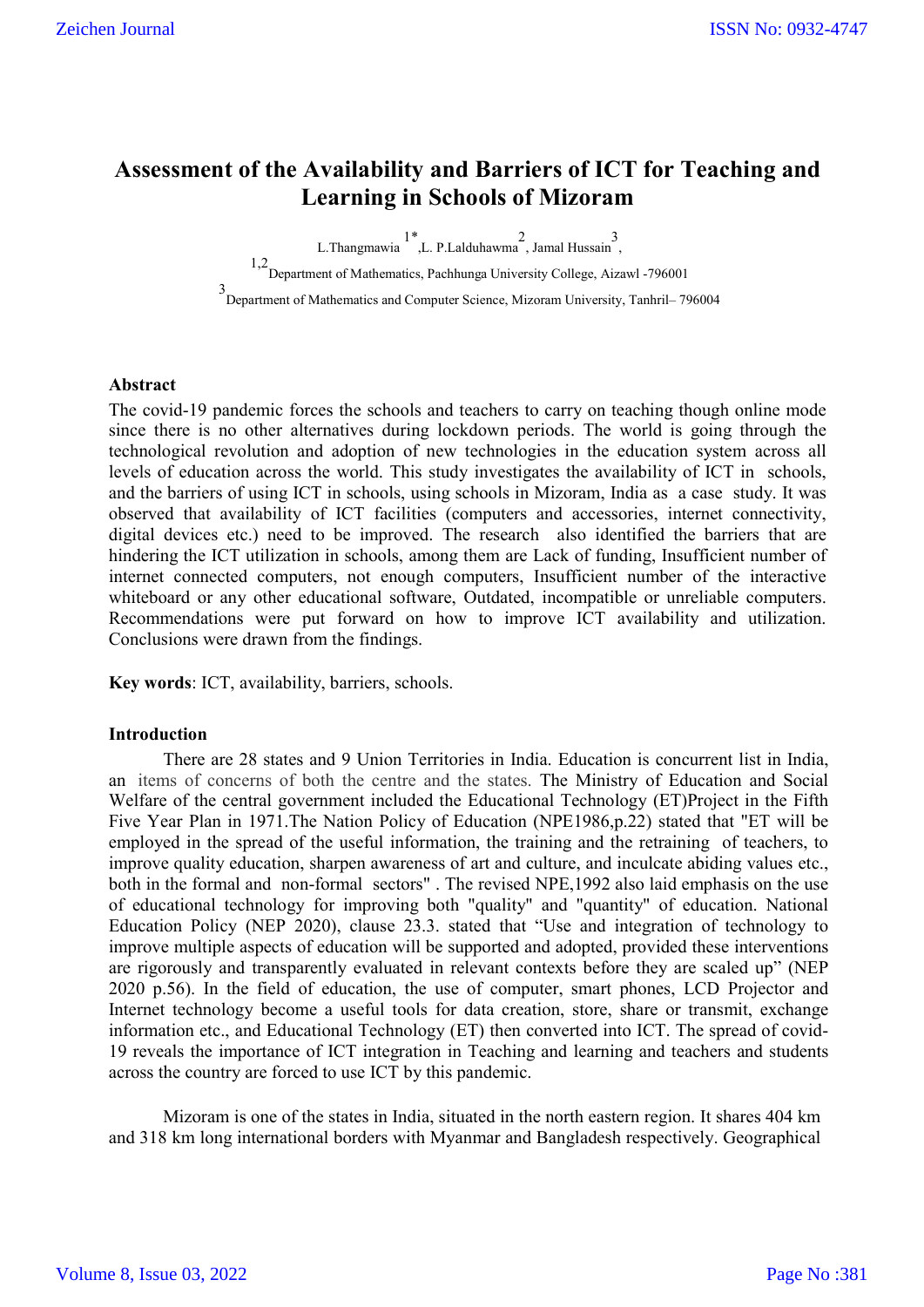location of Mizoram is 92 o .15'Eto93 o .29'E Longitude and 21 o .58'Nto24 o .35'N Latitude. Aizawl is the capital city of Mizoram. There are 11Districts, 23 Sub-Divisions and 26 RD Blocks. Its area covers21,081 square kilometers. According to 2011 census, there are 830 villages, 222,853 Households, 10,97,206 population and literacyrateof91.33%.School Education in Mizoram is categorized broadly as Elementary and Secondary. Elementary covers classes 1 to 8 and secondary covers classes 9 to 12. In Mizoram, the School Education Department look after Government, Aided and Private Schools except Central Schools and Elementary Schools within the three District Councils – Lai Autonomous District Council, Mara Autonomous District Council and Chakma Autonomous District Council. This study covers only the schools under School Education Department, Government of Mizoram.

The following tables show number of schools in Mizoram for the year 2020-21.

**Table 1: Primary and Upper Primary Schools in Mizoram**

|                | <b>No. of Schools: Elementary</b> |                       |              |         |          |              |                      |              | Source: Udise $+ 2020 - 21$ |          |       |              |
|----------------|-----------------------------------|-----------------------|--------------|---------|----------|--------------|----------------------|--------------|-----------------------------|----------|-------|--------------|
| SI/            | <b>Districts</b>                  | <b>Primary School</b> |              |         |          |              | <b>Upper Primary</b> |              |                             |          |       | <b>GRAND</b> |
| N <sub>0</sub> |                                   | Govt.                 | Aided        | Private | Central  | <b>Total</b> | Govt.                | Aided        | Private                     | Central  | Total | <b>TOTAL</b> |
|                | Aizawl                            | 217                   | $\Omega$     | 198     | 2        | 417          | 166                  | 23           | 172                         | 3        | 364   | 781          |
| 2              | Champhai                          | 76                    | $\theta$     | 49      |          | 126          | 61                   | 5            | 47                          | 1        | 114   | 240          |
| 3              | Hnahthial                         | 48                    | $\Omega$     | 22      | $\theta$ | 6570         | 30                   | 6            | 17                          | $\Omega$ | 53    | 123          |
| 4              | Khawzawl                          | 40                    | $\theta$     | 25      | $\theta$ | 65           | 37                   | $\theta$     | 21                          | -1       | 59    | 124          |
| 5.             | Kolasib                           | 86                    | $\theta$     | 50      | $\theta$ | 136          | 72                   | 5            | 40                          | 1        | 118   | 254          |
| 6              | Lawngtlai                         | 227                   | $\theta$     | 87      | $\theta$ | 314          | 157                  | $\mathbf{0}$ | 55                          | -1       | 213   | 527          |
| 7              | Lunglei                           | 205                   | $\theta$     | 92      |          | 298          | 138                  | 19           | 57                          | 2        | 216   | 514          |
| 8              | Mamit                             | 142                   | $\theta$     | 54      | $\theta$ | 196          | 103                  | 7            | 33                          | 1        | 144   | 340          |
| 9              | Saiha                             | 118                   | $\theta$     | 13      | $\theta$ | 131          | 78                   | $\theta$     | 12                          | $\Omega$ | 90    | 221          |
| 10             | Saitual                           | 57                    | $\theta$     | 35      | $\theta$ | 92           | 53                   | $\theta$     | 33                          | $\theta$ | 86    | 178          |
| 11             | Serchhip                          | 66                    | $\Omega$     | 45      | $\theta$ | 111          | 53                   | 9            | 35                          | 2        | 99    | 210          |
|                | <b>Mizoram</b>                    | 1282                  | $\mathbf{0}$ | 670     | 4        | 1956         | 948                  | 74           | 522                         | 12       | 1556  | 3512         |

**Table 2: Secondary and Higher Secondary Schools in Mizoram**

|                              | <b>No. of Schools: Secondary</b> |       |       |                         |          |              | Source: Udise $+ 2020 - 21$ |                |                         |                |       |              |
|------------------------------|----------------------------------|-------|-------|-------------------------|----------|--------------|-----------------------------|----------------|-------------------------|----------------|-------|--------------|
| SI/                          |                                  |       |       | <b>Secondary School</b> |          |              |                             |                | <b>Higher Secondary</b> |                |       | <b>GRAND</b> |
| No                           | <b>Districts</b>                 | Govt. | Aided | Private                 | Central  | <b>Total</b> | Govt.                       | Aided          | Private                 | Central        | Total | <b>TOTAL</b> |
|                              | Aizawl                           | 63    | 31    | 102                     | 3        | 199          | 12                          | 8              | 54                      | 2              | 76    | 275          |
| 2                            | Champhai                         | 21    | 18    | 15                      |          | 55           |                             | $\Omega$       | 8                       | $\theta$       | 9     | 64           |
| 3                            | Hnahthial                        | 12    | 6     | $\overline{4}$          | $\theta$ | 22           |                             | 2              | 5                       | $\theta$       | 8     | 30           |
| 4                            | Khawzawl                         | 9     | 5     | 14                      |          | 29           | $\theta$                    | 2              | 3                       |                | 6     | 35           |
| 5.                           | Kolasib                          | 26    | 10    | 10                      |          | 47           | 2                           | $\overline{2}$ | 5                       |                | 10    | 57           |
| 6                            | Lawngtlai                        | 29    | 5     | 31                      |          | 66           | 3                           | $\theta$       | 18                      | 1              | 22    | 88           |
|                              | Lunglei                          | 43    | 17    | 35                      | 2        | 97           | $\overline{4}$              |                | 23                      | $\theta$       | 28    | 125          |
| 8                            | Mamit                            | 31    | 11    | 15                      |          | 58           | 2                           | $\Omega$       | 3                       | $\Omega$       | 5     | 63           |
| 9                            | Saiha                            | 17    | 10    | 13                      | $\Omega$ | 40           |                             | $\Omega$       | 10                      | $\overline{0}$ | 11    | 51           |
| 10                           | Saitual                          | 24    | 12    | 14                      | $\Omega$ | 50           | 3                           |                | 6                       | $\theta$       | 10    | 60           |
| 11                           | Serchhip                         | 22    | 13    | 13                      |          | 49           | 2                           | 3              | 7                       | 1              | 13    | 62           |
| 297<br>138<br><b>Mizoram</b> |                                  |       |       | 266                     | 11       | 712          | 31                          | 19             | 142                     | 6              | 198   | 910          |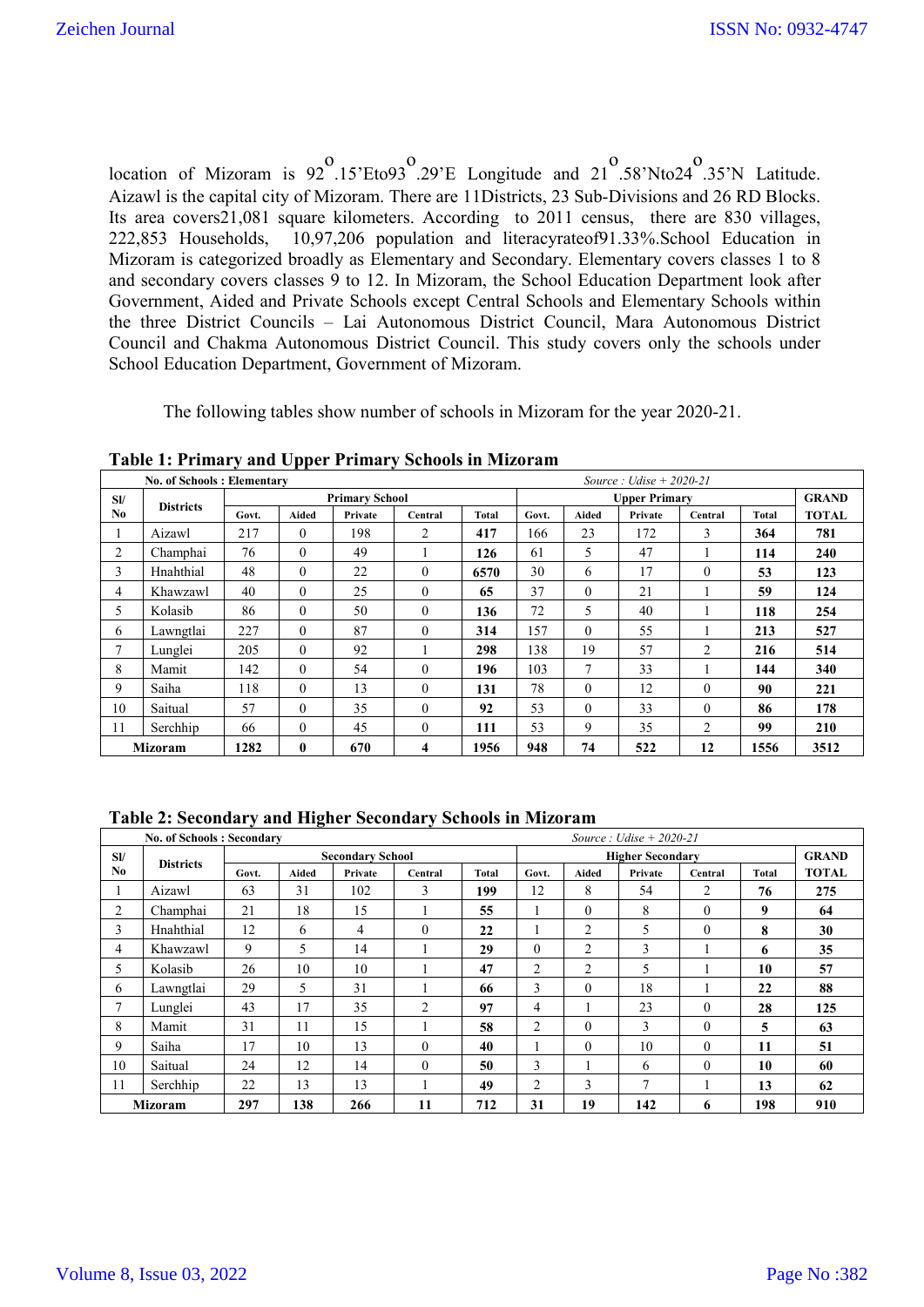## **Literature survey**

Education around the world is trying to incorporate ICT in teaching learning process to develop high order thinking skills and to impart knowledge among students. Information communication technology is a versatile instrument as it has the capability not only to engage students in instructional activities to increase their learning, but also helping them in solving complex problems to enhance their cognitive skills. ''ICT-supported learning environments could be beneficial to a constructivist teaching approach which will be helpful to students in their development'' (A.Guma, 2013). United Nations Educational, Scientific and Cultural Organization(UNESCO,2010) defines ICT as the forms of technology that are used to transmit, process, store, create, display, share or exchange information by electronic means(Edumadze,2015). ICT consist of the hardware, software and media for collection, storage, processing, transmission and presentation of information and related services(Karoline&Celine,2016).The National Policy on ICT(2012) focused on use of ICT in School Education to devise, support, catalyze, and sustain ICT. It promotes the ICT enabled activities and processes in order to improve access, quality and efficiency in the school system (Singh,2019).

The integration of ICT in the classroom teaching-learning is very important as it provides opportunities for teachers and students to store, manipulate, and retrieve information, encourage independent and active learning, motivate teachers and students to continue learning outside school hours. It also helps to prepare and plan lessons and design study materials and effective delivery of such materials. ''There is a worldwide need felt for integrating ICT into education in order to improve the pedagogy to reflect the societal change'' (Plompetal, 2007).

Use of ICT in education develops higher order skills such as collaborating across time and place and solving complex real world problems(Mason-2000, Lim and Hang-2003, Bhattacharya and Sharma-2007). Thus ICT can be used to prepare the workforce for the new global economy and information society (Kozma-2005). E-education can provide access to the best gurus and the best practice or knowledge available (UNESCO 2000). The globalization process has always created a large market of offshore students. To reach them, information technology is the only convenient medium, which can offer education as a service (Bhattacharya and Sharma-2007). (Charles 2012) have found that access to technological resources is one of the effective ways to teachers' pedagogical use of ICT in teaching which ends up into bringing a change in students' behavior and performance.

There are also a number of difficulties which act as barriers and prevent integration of ICT into the classroom. As (Jones 2010) defines, a barrier is that which makes the things difficult to happen. Pauland Mondal(2012)found out that there is significant association between ICT and the quality of secondary education. The main barriers of using ICT in schools were lack of financial resources, poor access to the internet, limited trained teachers, and lack of policy for using ICT in teaching-learning process (Kumar,2015). Lack of funding, lack of ICT integration and lack of connectivity were found to be the most critical barriers to the use of ICT in secondary schools. Teacher's personal factors such as proficiency in computers, computer experience, time spent on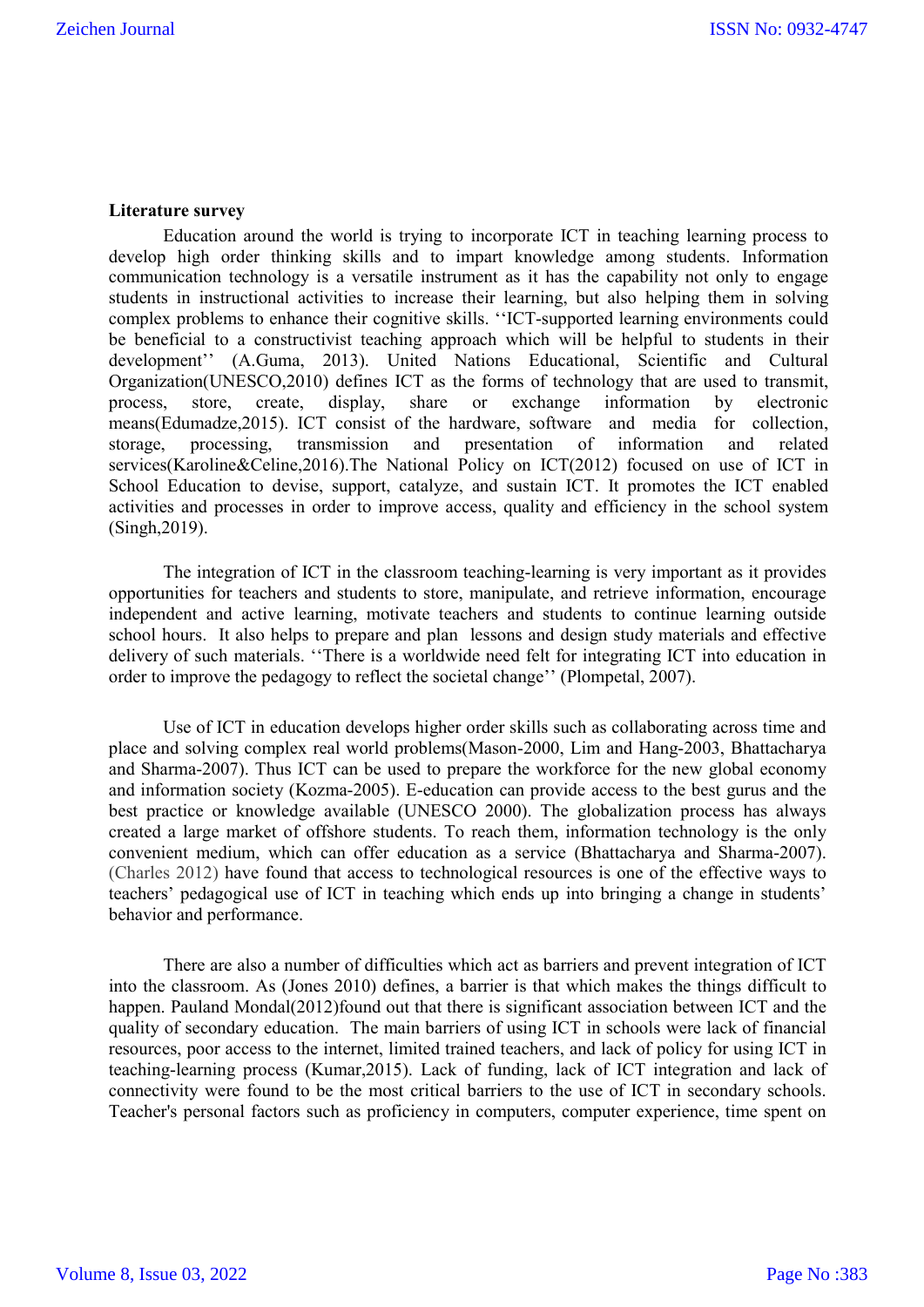computers, internet connection at home and ownership of computer shad influence on barrier factors (Prasadet al.,2015).

#### **Need for the Study**

Nowadays, ICT has become an integral part of teaching learning process, but it is not always workable in most of the schools in Mizoram. National policy on ICT for school education came into being in 2013 in India. But schools are still unable to implement the recommendations of the policy. Teachers are unable to evolve effective instructional material to cope with the emerging trends in the curriculum and pedagogy due to many constraints. The importance of ICT in Education can be seen during covid-19 pandemic. Teachers are compelled to use ICT tools for content creation, delivery and assessment during pandemic. The importance of ICT will remain same for post covid-19 pandemic. The present study is an effort to identify the availability of ICT and the barriers for effective use of ICT in Teaching and Learning in schools within Mizoram state.

The following objectives were formulated:

- To study the availability of ICT in schools.
- To study access related barriers in the use of ICT in schools.

#### **Methodology**

The present study is descriptive study and a questionnaire was developed for the Head of institutions under School Education Department, government of Mizoram. The questionnaire included items related to availability and barriers of ICT integration in teaching learning process in schools. The questionnaire was developed using google form and pdf and distributed through the Education Department, by requesting Director of School Education, Government of Mizoram, to convey the questionnaire through all the District and Sub-Divisional Education officer to the concerned Head of Institution. Due to Covid-19 pandemic, questionnaire cannot be distributed in physical and email and WhatsApp were utilized for distributing the google form using a link.

#### **Population of study**

There are 4422 schools from Primary schools to Higher Secondary schools in Mizoram state in 2020-21 as per Udise Plus data (Table 1 and 2 above).

Out of these 3512 are Elementary (1956 is Primary Schools and 1556 Upper Primary schools) and 910 are Secondary Schools (712 Secondary and 198 Higher Secondary schools).

There are 33 Central schools which are not under the government of Mizoram. Besides 748 elementary schools within Lawngtlai and Saiha districts are under District council administration and so, they are not included in the study.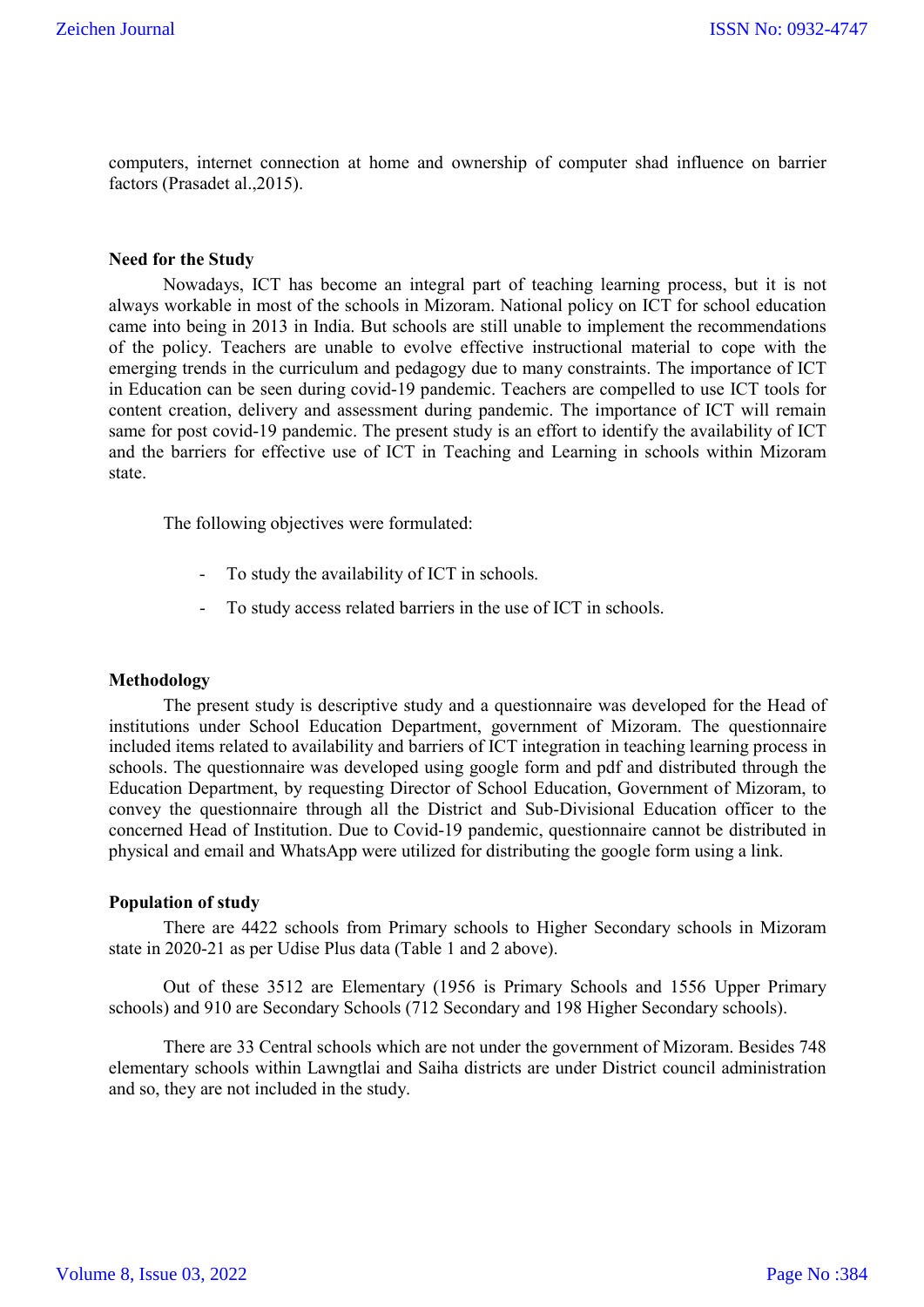So, the total schools under study are 3641 schools. The study was carried out during July to September, 2021.

1490 schools responded the questionnaire which is 40.9% of the population under study.

# **Analysis and interpretation of the data**.

The data were analyzed and interpreted as follows: **Table 3: Availability of ICT tools in Schools**

|                | <b>AVAILABILITY OF TOOLS IN SCHOOLS</b>                                  |              |                 |               |                |                                   |              |  |  |  |  |  |  |
|----------------|--------------------------------------------------------------------------|--------------|-----------------|---------------|----------------|-----------------------------------|--------------|--|--|--|--|--|--|
| SI<br>No.      | <b>QUESTION</b>                                                          |              | Elementary      | Secondary     |                | All (Elementary and<br>Secondary) |              |  |  |  |  |  |  |
|                |                                                                          | <b>YES</b>   | NO <sub>1</sub> | <b>YES</b>    | N <sub>O</sub> | <b>YES</b>                        | NO           |  |  |  |  |  |  |
| $\mathbf{1}$   | Does your school have<br>Electric connection?                            | 797 (78.3%)  | 221 (21.7%)     | 451 (95.6%)   | 21 (4.4%)      | 1248 (83.7%)                      | 242 (16.2%)  |  |  |  |  |  |  |
| $\overline{c}$ | Does your school have<br>computer or laptop?                             | 499 (49%)    | 519 (51%)       | 399 (84.5%)   | 73 (15.5%)     | 898 (60.2%)                       | 592 (39.7%)  |  |  |  |  |  |  |
| 3              | Does your school have LCD<br>Projector?                                  | 42 $(4.1\%)$ | 976 (95.9%)     | $174(36.9\%)$ | 298 (63.1%)    | 216 (14.5%)                       | 1274 (85.5%) |  |  |  |  |  |  |
| $\overline{4}$ | Does your school have<br>internet connection?                            | 54 (5.3%)    | 964 (94.7%)     | $124(26.3\%)$ | 348 (73.7%)    | 178 (11.9%)                       | 1312 (88%)   |  |  |  |  |  |  |
| 5              | Does your school have<br>interactive board?                              | 87 (8.5%)    | 931 (91.5%)     | 141 (29.9%)   | 331 (70.1%)    | 228 (15.3%)                       | 1262 (84.7%) |  |  |  |  |  |  |
| 6              | Does your school have<br>educational software<br>(Freeware or licensed)? | $12(1.2\%)$  | 1006 (98.8%)    | 39 (8.3%)     | 433 (91.7%)    | 51 (3.4%)                         | 1439 (96.5%) |  |  |  |  |  |  |
| $\tau$         | Does your school have smart<br>classroom or ICT enable<br>classroom?     | 76 (7.5%)    | 942 (92.5%)     | 66 (14%)      | 406 (86%)      | 142 (9.5%)                        | 1348(90.4%)  |  |  |  |  |  |  |
| 8              | Does your school have<br>YouTube channel for<br>education?               | $18(1.8\%)$  | 1000 (98.2%)    | $37(7.8\%)$   | 435 (92.2%)    | 55 (3.6%)                         | 1435 (96.3%) |  |  |  |  |  |  |
| 9              | Does your school have<br>WhatsApp group for                              | 731 (71.8%)  | 287 (28.2%)     | 458 (97%)     | 14(3%)         | 1189 (79.8%)                      | 301 (20.2%)  |  |  |  |  |  |  |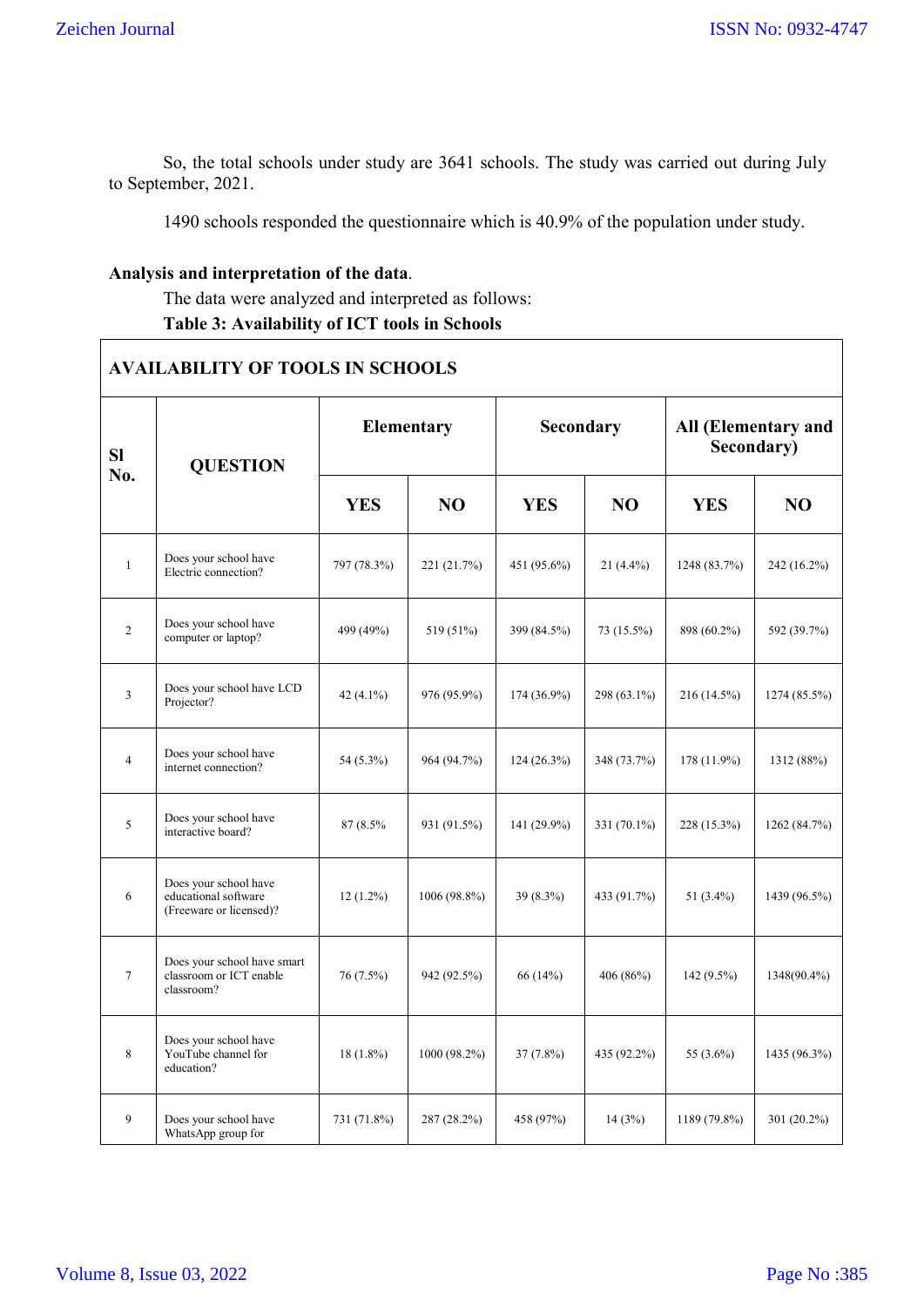|    | teaching-leaning?                                |             |             |               |             |               |              |
|----|--------------------------------------------------|-------------|-------------|---------------|-------------|---------------|--------------|
| 10 | Does your school have Social<br>Media (Facebook? | 51 $(5%)$   | 967 (95%)   | $110(23.3\%)$ | 362 (76.7%) | $161(10.8\%)$ | 1329 (89.1%) |
| 11 | Does your school have<br>computer room or lab?   | $65(6.4\%)$ | 953 (93.6%) | 277 (58.7%)   | 195 (41.3%) | 342 (22.9%)   | 1148 (77.0%) |

As found in table 3, most of the schools have electric connection (power supply), 242 schools (16.2%) are not having power supply. 60.2% are having computer or laptop. Only 14.5% are having LCD projector. 11.9% have internet connection and 15.3% have interactive board. Almost all the schools are not having educational software, only 3.4% are having educational software. Only 9.6% are having ICT enabled classroom. A very few schools are having YouTube channel (3.6%). However, most of the schools are having WhatsApp group for teaching-learning. Only 10.8% are using Facebook / Instagrams and 22.9% are having computer room or lab.

Access to the technology ( software and hard ware both) itself is the most important component in the use of ICT and the data revealed that internet and software/hardware are not available to the desired extent. Computers were available but teachers reported that accessories required for ICT integrated teaching and learning are not available in most schools. Majority of the schools have either no or disruptive internet connectivity which makes the use of ICT difficult especially during the covid-19 pandemic.

Although the government is emphasizing ICT integration in the teaching learning process at all levels but the responses of the teachers reveal that there is still a dearth of ICT related infrastructure including computer labs and smart classrooms.

|                | <b>BARRIER OF USHING ICT IN SCHOOLS</b>                                                   |     |               |     |                      |                  |       |     |                      |  |  |  |  |  |
|----------------|-------------------------------------------------------------------------------------------|-----|---------------|-----|----------------------|------------------|-------|-----|----------------------|--|--|--|--|--|
| Sl. No         | <b>Ouestions</b>                                                                          |     | Not a barrier |     | <b>Small barrier</b> | Moderate barrier |       |     | <b>Great barrier</b> |  |  |  |  |  |
|                | Not enough computers                                                                      | 127 | 8.5%          | 160 | 10.7%                | 540              | 36.2% | 663 | 44.5%                |  |  |  |  |  |
| $\overline{2}$ | Outdated, incompatible or<br>unreliable computers                                         | 207 | 13.9%         | 221 | 14.8%                | 477              | 32.0% | 585 | 39.3%                |  |  |  |  |  |
| 3              | Lack of adequate skills of<br>teachers.                                                   | 406 | 27.2%         | 338 | 22.7%                | 519              | 34.8% | 227 | 15.2%                |  |  |  |  |  |
| $\overline{4}$ | Insufficient number of the<br>interactive whiteboard or any<br>other educational software | 174 | 11.7%         | 206 | 13.8%                | 513              | 34.4% | 597 | 40.1%                |  |  |  |  |  |
| 5              | Inadequate training is given to<br>the teachers for using ICT in the<br>Classroom         | 169 | 11.3%         | 256 | 17.2%                | 575              | 38.6% | 490 | 32.9%                |  |  |  |  |  |
| 6              | Restrictive time table                                                                    | 621 | 41.7%         | 347 | 23.3%                | 404              | 27.1% | 118 | 7.9%                 |  |  |  |  |  |
| 7              | Lack of administrative support                                                            | 434 | 29.1%         | 293 | 19.7%                | 523              | 35.1% | 240 | 16.1%                |  |  |  |  |  |
| 8              | Lack of technical support or                                                              | 208 | 14.0%         | 292 | 19.6%                | 557              | 37.4% | 433 | 29.1%                |  |  |  |  |  |

# **Table 4: Barriers of using ICT in Schools**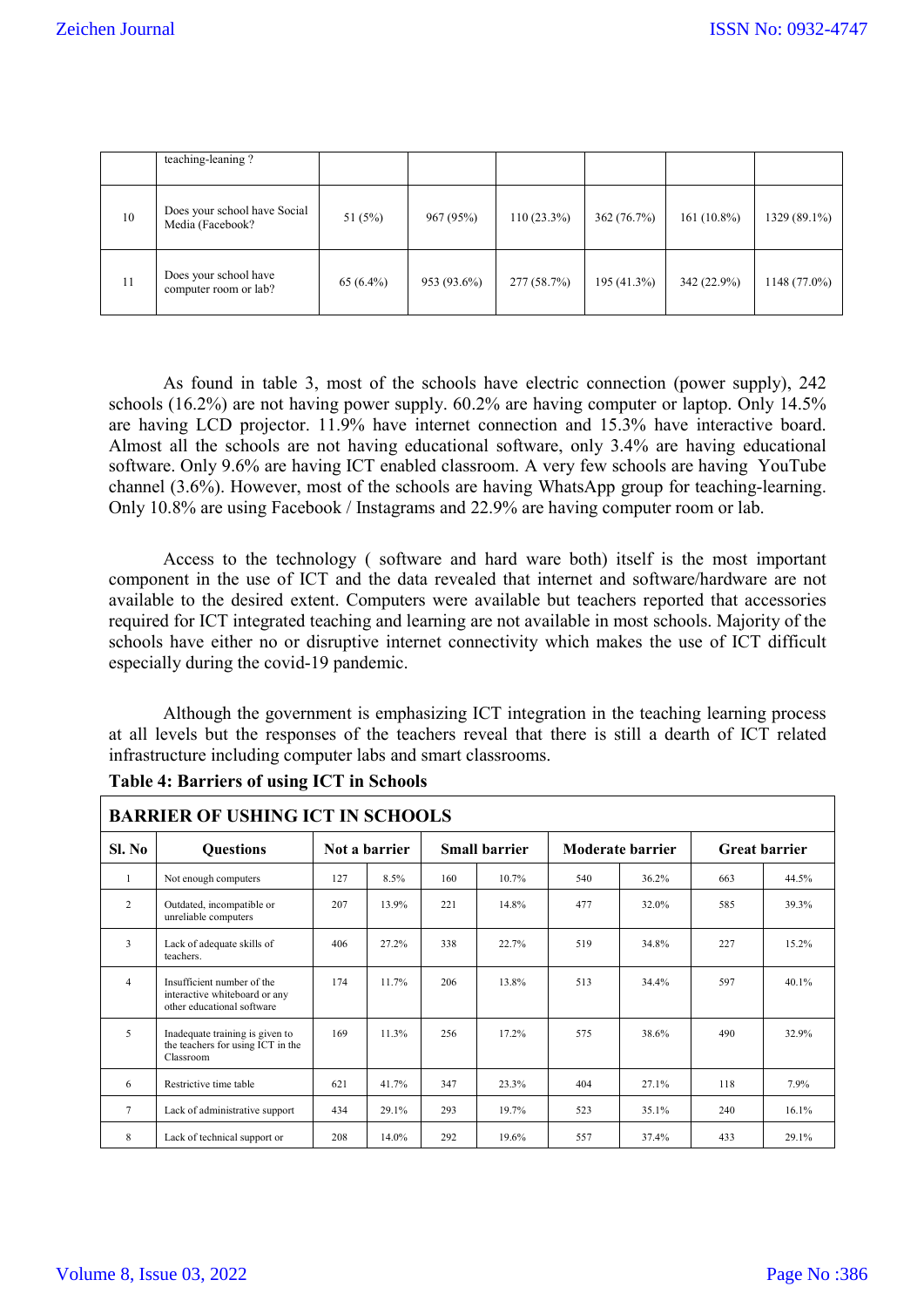|    | device                                                                  |     |          |     |          |     |       |     |          |
|----|-------------------------------------------------------------------------|-----|----------|-----|----------|-----|-------|-----|----------|
| 9  | Lack of confidence regarding<br>the use of ICT                          | 481 | 32.3%    | 415 | 27.9%    | 445 | 29.9% | 149 | $10.0\%$ |
| 10 | Lack of funding                                                         | 100 | 6.7%     | 144 | 9.7%     | 521 | 35.0% | 725 | 48.7%    |
| 11 | Using ICT in teaching and<br>learning not being a goal of the<br>school | 598 | $40.1\%$ | 421 | 28.3%    | 368 | 24.7% | 103 | 6.9%     |
| 12 | Lack of flexibility due to time<br>constraint and over load of work     | 419 | 28.1%    | 451 | 30.3%    | 478 | 32.1% | 142 | 9.5%     |
| 13 | Insufficient number if internet<br>connected computers                  | 104 | 7.0%     | 111 | 7.4%     | 334 | 22.4% | 941 | 63.2%    |
| 14 | The pressure to prepare students<br>for exams and tests                 | 475 | 31.9%    | 387 | $26.0\%$ | 480 | 32.2% | 148 | $9.9\%$  |
| 15 | Inadequate space and<br>infrastructural facilities                      | 233 | 15.6%    | 214 | 14.4%    | 499 | 33.5% | 544 | 36.5%    |
| 16 | No or unclear benefit of using<br>ICT for teaching                      | 600 | 40.3%    | 348 | 23.4%    | 414 | 27.8% | 128 | 8.6%     |
| 17 | Lack of interest of teachers                                            | 823 | 55.2%    | 283 | 19.0%    | 290 | 19.5% | 94  | 6.3%     |

As seen from Table 4 above, the main barriers of using ICT in schools are - Lack of funding, Insufficient number of internet connected computers, Not enough computers.

Next to main barriers are - Insufficient number of the interactive whiteboard or any other educational software, Outdated, incompatible or unreliable computers, Inadequate space and infrastructural facilities, Inadequate training is given to the teachers for using ICT in the classroom, Lack of technical support or advice, Lack of administrative support, Lack of adequate skills of teachers, Lack of confidence regarding the use of ICT, The pressure to prepare students for exams and tests, Lack of flexibility due to time constraint and overload of work,

Least barrier includes - No or unclear benefit of using ICT for teaching, Restrictive time table, Using ICT in teaching and learning not being a goal of the school, Lack of interest of teachers.

| Kaiser-Meyer-Olkin<br>Adequacy.  | Measure            | -of | Sampling | 0.898    |
|----------------------------------|--------------------|-----|----------|----------|
|                                  | Approx. Chi-Square |     |          | 7037.177 |
| Bartlett's Test of Sphericity df |                    |     |          | 91       |
|                                  | p-vlaue            |     |          | 0.0001   |

Table 5 shows the values of Kaiser-Meyer-Olkin measure of sampling adequacy (MSA) and Bartelett's test of sphericity. The value of Kaiser-Meyer-Olkin for MSA is found as 0.898 and indicating that patterns of correlations are relatively compact and so factor analysis should yield distinct and reliable factors. Bartlett's test is highly significant (p<0.001) and therefore factor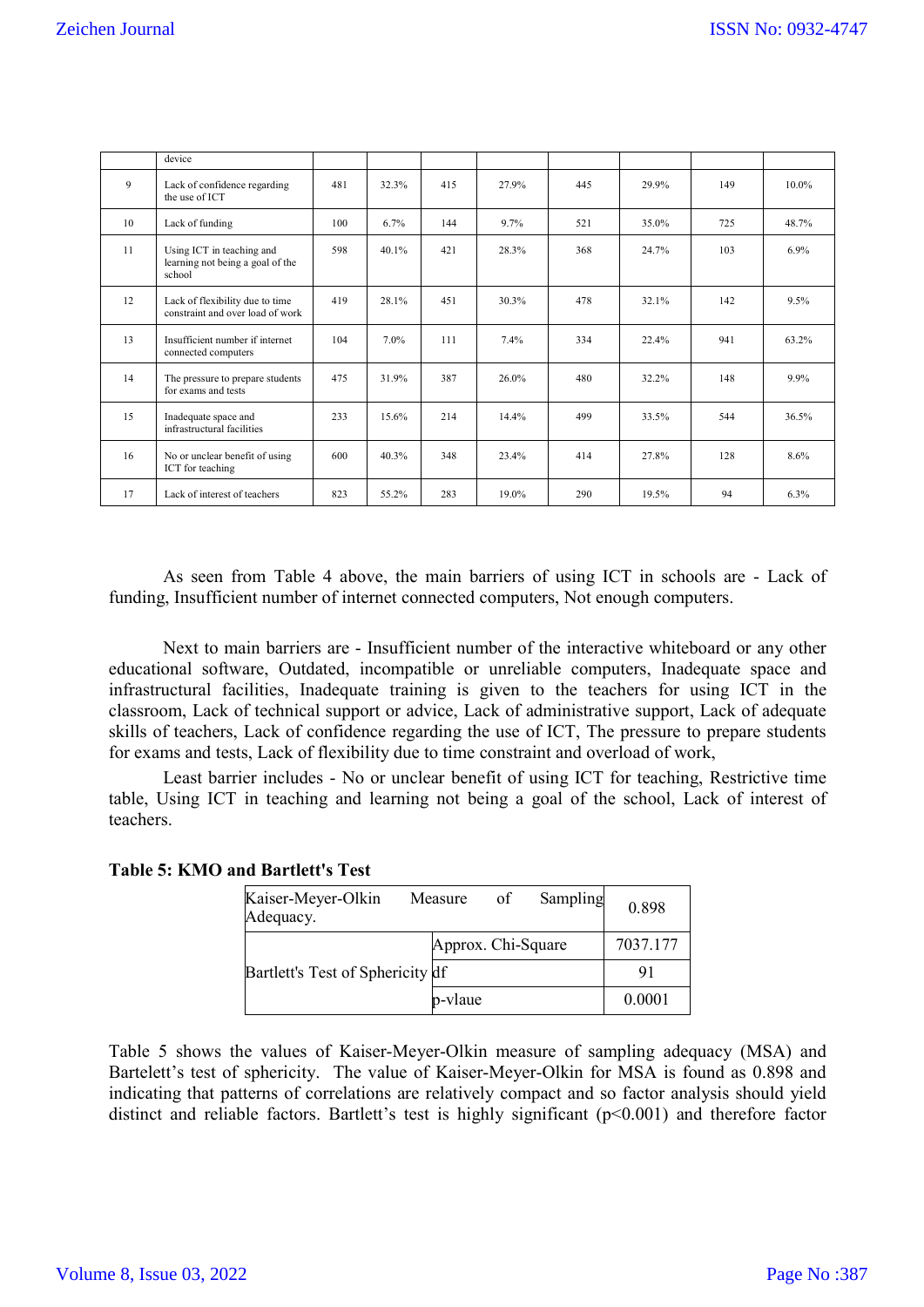analysis is appropriate as there are some relationships between the variables included in the factor analysis model.

# **Table 6: Communalities**

| Variable                                                                               | <b>Initial</b> | <b>Extraction</b> |
|----------------------------------------------------------------------------------------|----------------|-------------------|
| Not enough computers                                                                   | 0.470          | 0.512             |
| Outdated, incompatible or unreliable computers                                         | 0.436          | 0.449             |
| Insufficient number of the interactive whiteboard or any other educational<br>software | 0.333          | 0.378             |
| Restrictive time table                                                                 | 0.395          | 0.443             |
| Lack of technical support or advice                                                    | 0.421          | 0.475             |
| Lack of confidence regarding the use of ICT                                            | 0.421          | 0.471             |
| Lack of funding                                                                        | 0.369          | 0.403             |
| Using ICT in teaching and learning not being a goal of the school                      | 0.409          | 0.453             |
| Lack of flexibility due to time constraint and overload of work                        | 0.430          | 0.499             |
| Insufficient number of internet connected computers                                    | 0.381          | 0.438             |
| The pressure to prepare students for exams and tests                                   | 0.378          | 0.432             |
| Inadequate space and infrastructural facilities                                        | 0.265          | 0.280             |
| No or unclear benefit of using ICT for teaching                                        | 0.391          | 0.449             |
| Lack of interest of teachers                                                           | 0.352          | 0.389             |

Table 6 shows the values of communalities of the variables before and after extraction. It is known that the communality of variable is the total amount of variance shared with the other variables. The communality of not enough computers is 0.512 and it infers that 51.2% of the variance associated with not enough computers is shared with other variables. Similarly, 44.9%, 37.8%, 44.3%, ......, 38.9% of the variances associated with Outdated, incompatible or unreliable computers, Insufficient number of the interactive whiteboard or any other educational software, Restrictive time table, ..., Lack of interest of teachers respectively are shared with other variables.

**Table 7: Total Variance Explained**

| Factor         | Initial Eigen values |                    |                    |       | Loadings           |                           | Extraction Sums of Squared Rotation Sums of Squared<br>Loadings |                    |                             |
|----------------|----------------------|--------------------|--------------------|-------|--------------------|---------------------------|-----------------------------------------------------------------|--------------------|-----------------------------|
|                | Total                | $%$ of<br>Variance | Cumulative<br>$\%$ | Total | $%$ of<br>Variance | Cumulati Total<br>ve $\%$ |                                                                 | $%$ of<br>Variance | Cumulative<br>$\frac{0}{0}$ |
| 1              | 4.921                | 35.152             | 35.152             | 4.358 | 31.128             | 31.128                    | 3.307                                                           | 23.619             | 23.619                      |
| 2              | 2.266                | 16.183             | 51.335             | 1.712 | 12.230             | 43.358                    | 2.763                                                           | 19.739             | 43.358                      |
| $\mathcal{E}$  | 0.867                | 6.193              | 57.528             |       |                    |                           |                                                                 |                    |                             |
| $\overline{4}$ | 0.742                | 5.299              | 62.826             |       |                    |                           |                                                                 |                    |                             |
| 5              | 0.716                | 5.114              | 67.940             |       |                    |                           |                                                                 |                    |                             |
| 6              | 0.658                | 4.698              | 72.639             |       |                    |                           |                                                                 |                    |                             |
| 7              | 0.565                | 4.034              | 76.672             |       |                    |                           |                                                                 |                    |                             |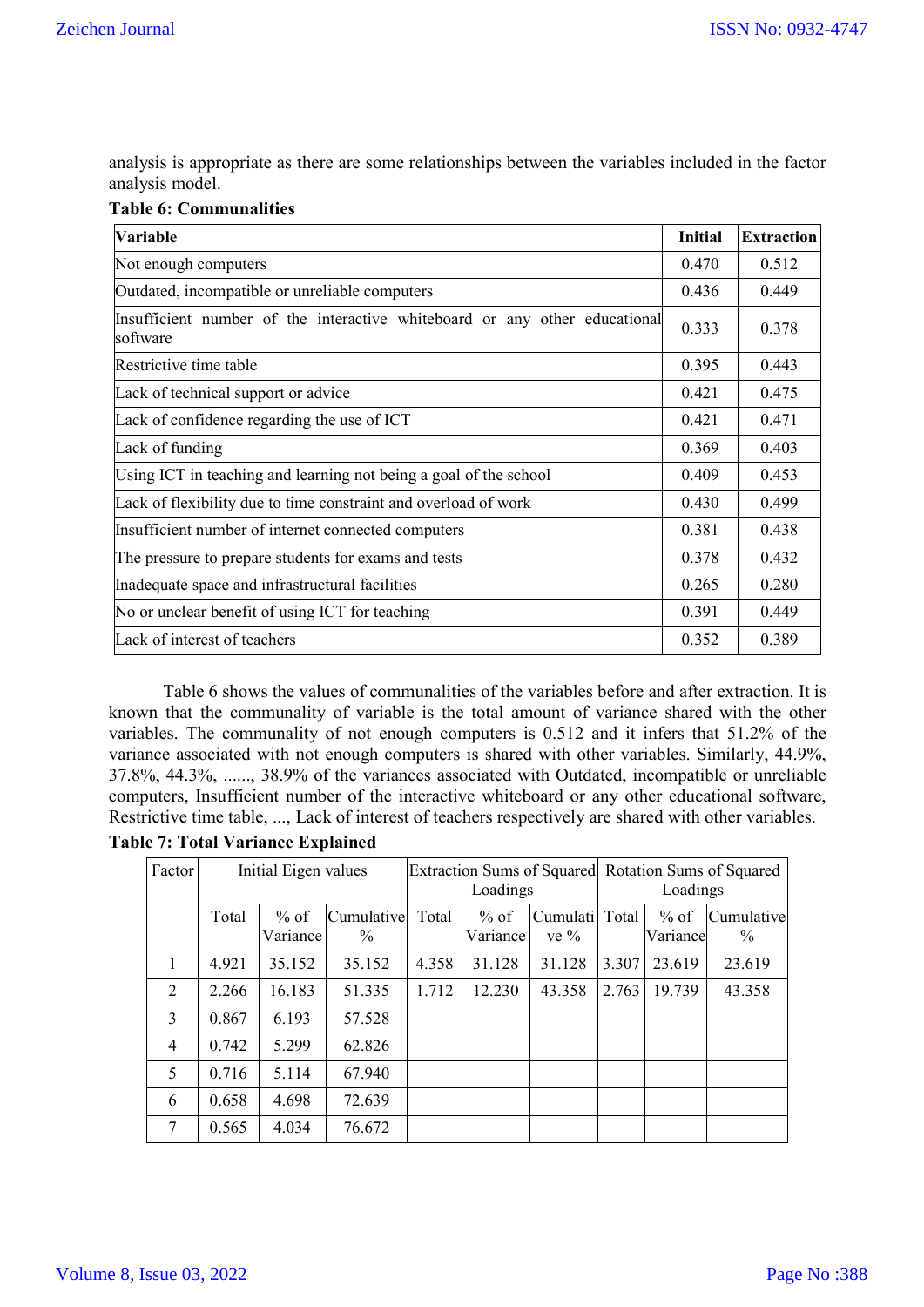| 8  | 0.552 | 3.945 | 80.618  |  |  |  |
|----|-------|-------|---------|--|--|--|
| 9  | 0.506 | 3.611 | 84.229  |  |  |  |
| 10 | 0.480 | 3.428 | 87.656  |  |  |  |
| 11 | 0.471 | 3.365 | 91.022  |  |  |  |
| 12 | 0.464 | 3.311 | 94.333  |  |  |  |
| 13 | 0.434 | 3.098 | 97.431  |  |  |  |
| 14 | 0.360 | 2.569 | 100.000 |  |  |  |

Table 7 lists the eigenvalues associated with each linear factor before extraction, after extraction and after rotation. Before extraction, as same as number of original variables i.e., 14 factors are identified within the data set. The eigenvalue associated with each factor represents the total variance explained by that particular factor and it is also expressed in terms of percentage of variance explained and cumulative percentage. The first factor i.e., Not enough computers explains 35.152% of the total variance and similarly 16.183% of variance is explained by second factors and so on. It is clear that the first two factors explain relatively large amounts of variance whereas subsequent factors explain only small amounts of variance.



| Table 8: Reliability Test and Rotated Factor Matrix <sup>a</sup> |  |  |
|------------------------------------------------------------------|--|--|
|                                                                  |  |  |

| Variable                                                          | Factor |       |
|-------------------------------------------------------------------|--------|-------|
|                                                                   |        |       |
| <b>Cronbach's Alpha</b>                                           | 0.848  | 0.971 |
| Lack of flexibility due to time constraint and overload of work   | 0.694  |       |
| No or unclear benefit of using ICT for teaching                   | 0.667  |       |
| Lack of confidence regarding the use of ICT                       | 0.666  |       |
| Using ICT in teaching and learning not being a goal of the school | 0.649  |       |
| The pressure to prepare students for exams and tests              | 0.640  |       |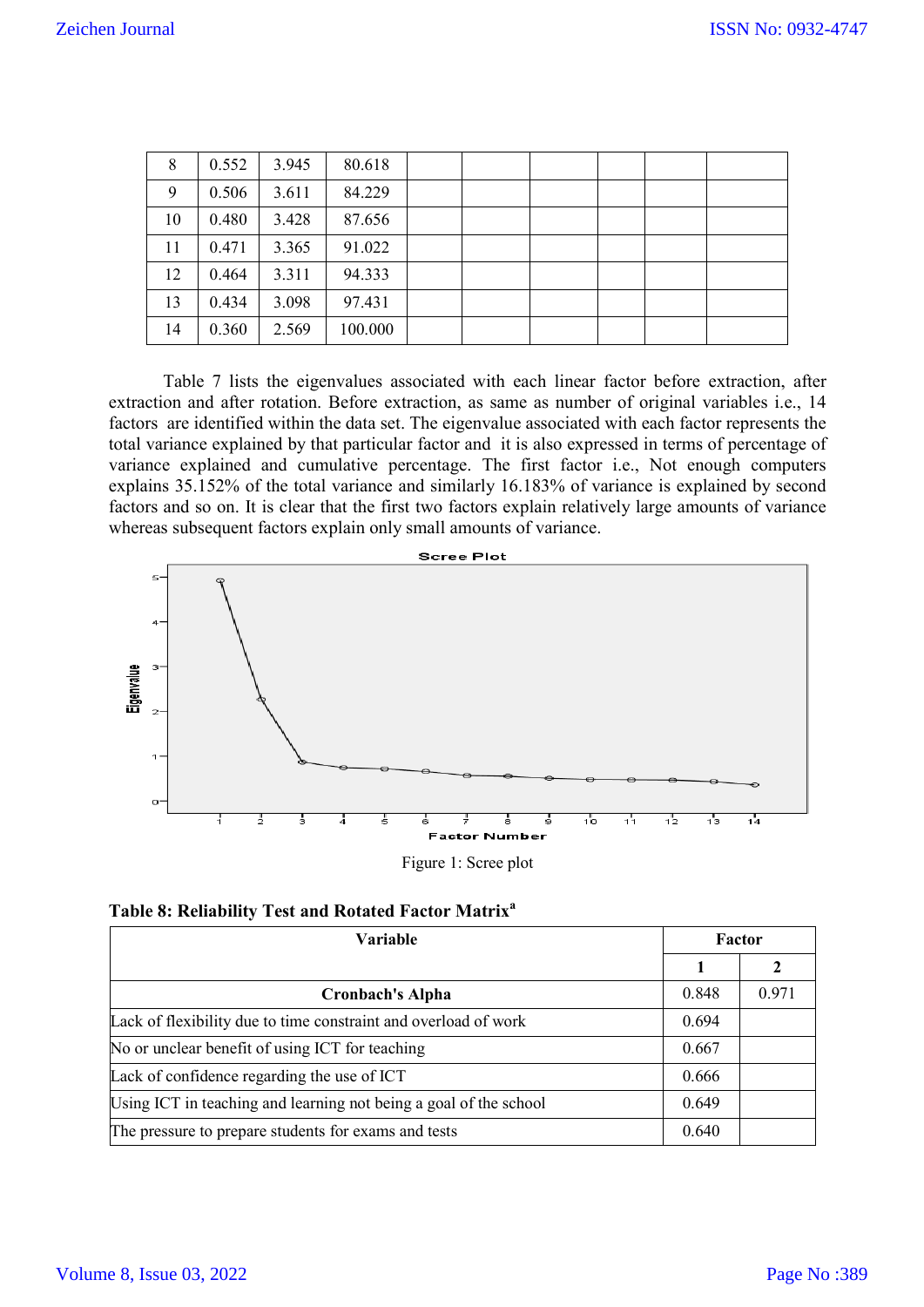| Restrictive time table                                                                 | 0.631 |       |
|----------------------------------------------------------------------------------------|-------|-------|
| Lack of interest of teachers                                                           | 0.621 |       |
| Not enough computers                                                                   |       | 0.715 |
| Outdated, incompatible or unreliable computers                                         |       | 0.667 |
| Insufficient number of internet connected computers                                    |       | 0.654 |
| Lack of funding                                                                        |       | 0.618 |
| Lack of technical support or advice                                                    |       | 0.596 |
| Insufficient number of the interactive whiteboard or any other educational<br>software |       | 0.589 |

In table 8, the two coefficients displayed show that the good reliability of the two factors. Finally, two factors are associated as barrier towards online training. Two factors are named as Personal and institutional



**Figure 2: Component plot in rotated space**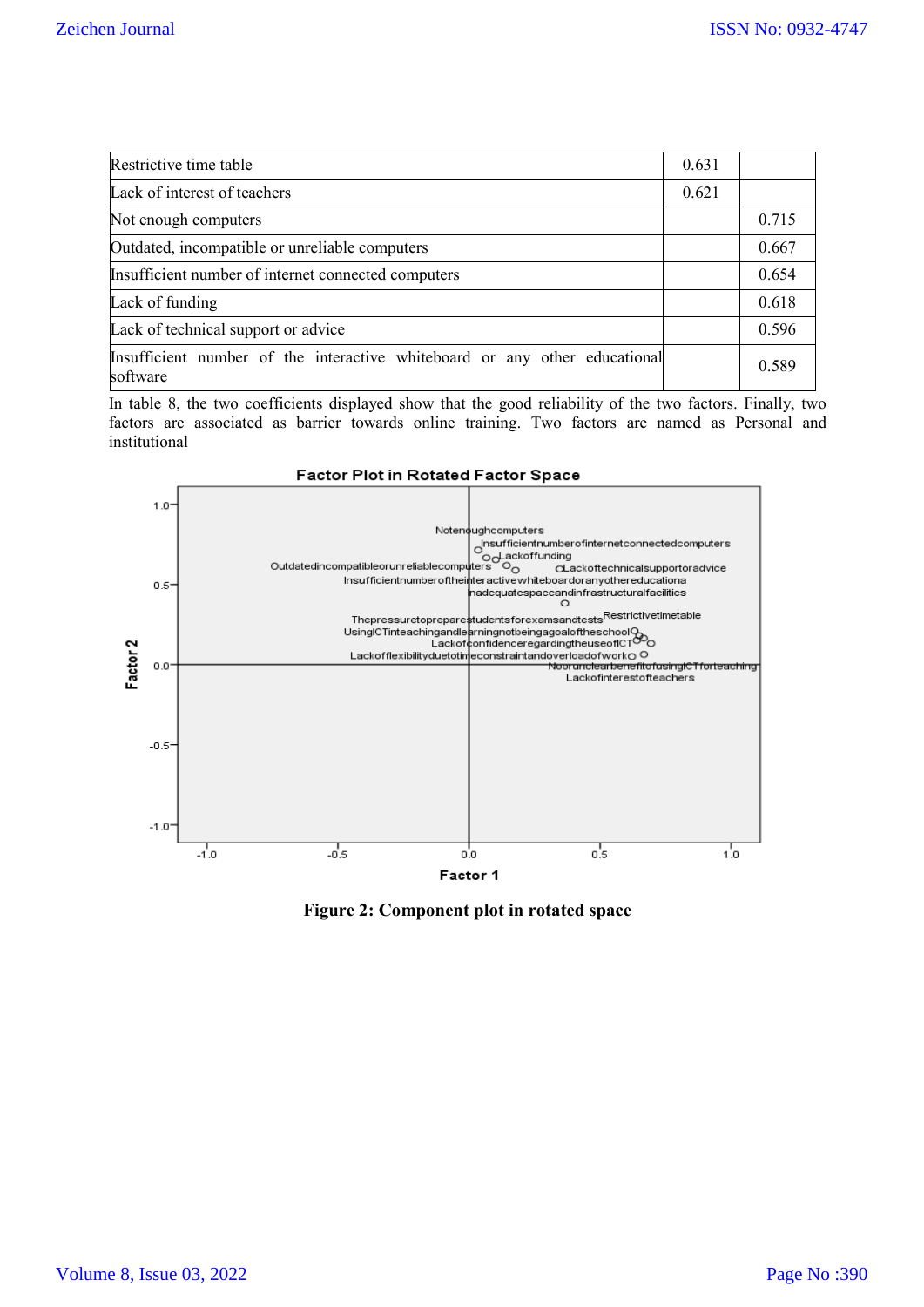

**Figure 3: Factor Diagram (rotated solution).**

In factor 1, 7 variables have shown higher loadings. All the variables indicate about personal barrier, according to the response of the participants. So, we can name as 'Personal'. Lack of flexibility due to time constraint and overload of work, no or unclear benefit of using ICT for teaching, lack of confidence regarding the use of ICT, using ICT in teaching and learning not being a goal of the school, the pressure to prepare students for exams and tests are the problems of the participants. Due to the restricted time table, the teachers may also lack of interest of teaching as e-learning is new to them. In factor 2, not enough computers, outdated, incompatible or unreliable computers, insufficient number of internet connected computers, lack of funding, lack of technical support or advice, insufficient number of the interactive whiteboard or any other educational software and inadequate space and infrastructural facilities are barriers towards the institution.

## **Conclusion**

Though the study do not covers all the schools in Mizoram, but this is the mirror that reflects the trend in most schools regarding ICT integration in teaching learning process in Mizoram. As far as institutional barriers are concerned, enough computers, internet connection, and technical support will facilitate them to overcome barriers to participate online learning.. The government seems to have good intention but infrastructural provision is not as is needed for the appropriate use of ICT. Implementation of the ICT Policy of School Education seems to be a distant dream unless adequate infrastructure, hardware/software are made available in the schools. An important factor for personal is lack of confidence regarding the use of ICT. So, Proper training is also required for making ICT effective in education because the technologies are changing very fast.

## **Implications**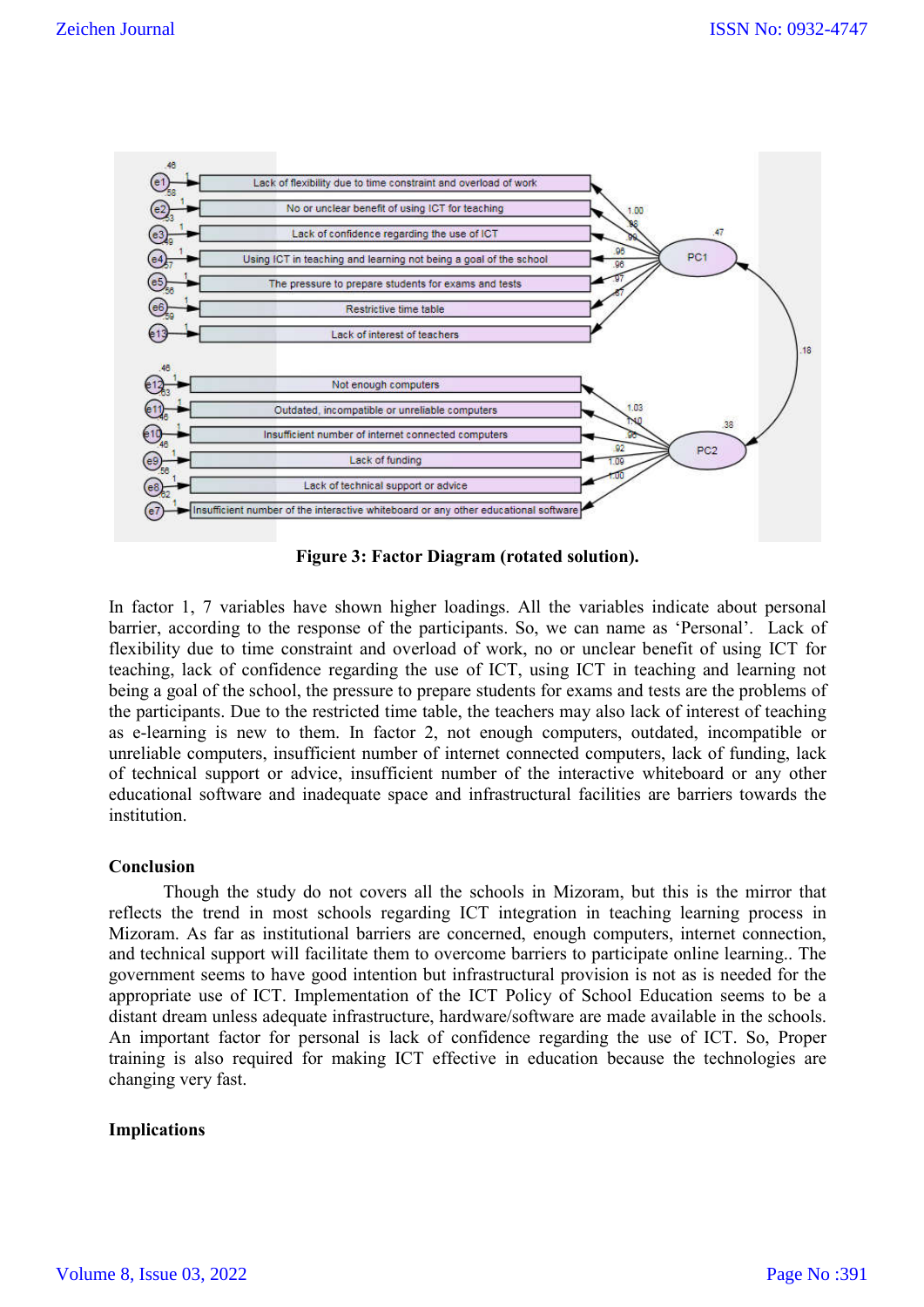The findings of this study implies that the schools should make sure that computer labs and smart classrooms are made functional. The government should allocate funds so that the required software/hardware and digital devices are provided to the schools for the effective use of ICT. School Education Department should arrange the training programmes at frequent intervals so that the teachers can make better use of changing technologies. The government should have a very strong will to provide all financial and administrative support to ensure the use of ICT in schools as an effective tools for teaching learning which will be needed even after the covid-19 pandemic.

## **References**

- Guma, A. Faruque H. and Muhammad K. (2013).The Role of ICT to Make Teaching-Learning Effective in Higher Institutions of Learning in Uganda. International Journal of Innovative Research in Science, Engineering and Technology ,Vol.2, Issue 8, August 2013
- Edumadze, J. K. E. (2015). The integration of information and communication technology for teaching and learning at Ghanaian colleges of education: ICT tutors perception. *African Journal of Teacher Education,4*(2).doi.org/10.21083/ajote.v4i2.3095.
- Karoline, K. V., &Celine, P. (2016). Impact of information communication technology on empowering teachers for quality education. *GCTE Journal of Research and Extension in Education,11*(2),74-76.
- Singh,A.(2019).ICT initiatives in school education of India. *Indian Journal of Educational Technology, 1*(1), 38-49.
- Plomp, T., Pelgrum, W. J. and Law, N. (2007), 'SITES2006— International comparative survey of pedagogical practices and ICT in education', Educ. and Infor. Technol. 12(2): 83- 92.
- Mason, M. (2000), Teachers as Critical Mediators of Knowledge. Journal of Philosophy of Education, 34: 343-342. https://doi.org/10.1111/1467-9752.00177
- Cher Ping Lim, David Hang, An activity theory approach to research of ICT integration in Singapore schools, Computers & Education, Volume 41, Issue 1, 2003, Pages 49-63, ISSN 0360-1315, https://doi.org/10.1016/S0360-1315(03)00015-0.
- Bhattacharya, I. & Sharma, K. (2007). India in the Knowledge Economy--An Electronic Paradigm. *International Journal of Educational Management, 21*(6), 543-568. Retrieved October 3, 2021 from https://www.learntechlib.org/p/102230/.
- Kozma, Robert. (2005). National Policies that Connect ICT-Based Education Reform to Economic and Social Development. Human Technology: An Interdisciplinary Journal on Humans in ICT Environments. 1. 10.17011/ht/urn.2005355.
- UNESCO (2000). Dakar Framework for Action: Education for All. Meeting Our Collective Commitments. World Forum on Education, Dakar, Senegal, 26-28 April 2000, UNESCO, Paris.
- Charles, B. (2012).Factors influencing Teachers' adoption and integration and communication technology into teaching. International Journal of Education and Development using Information and Communication Technology (IJEDICT), 136-155.
- Jones, A. (2010).A Review of the Research Literature on Barriers to the Uptake of ICT by Teachers. British Educational Communications and Technology Agency, 2004. Retrieved May 20, from http.//www.becta.org.uk